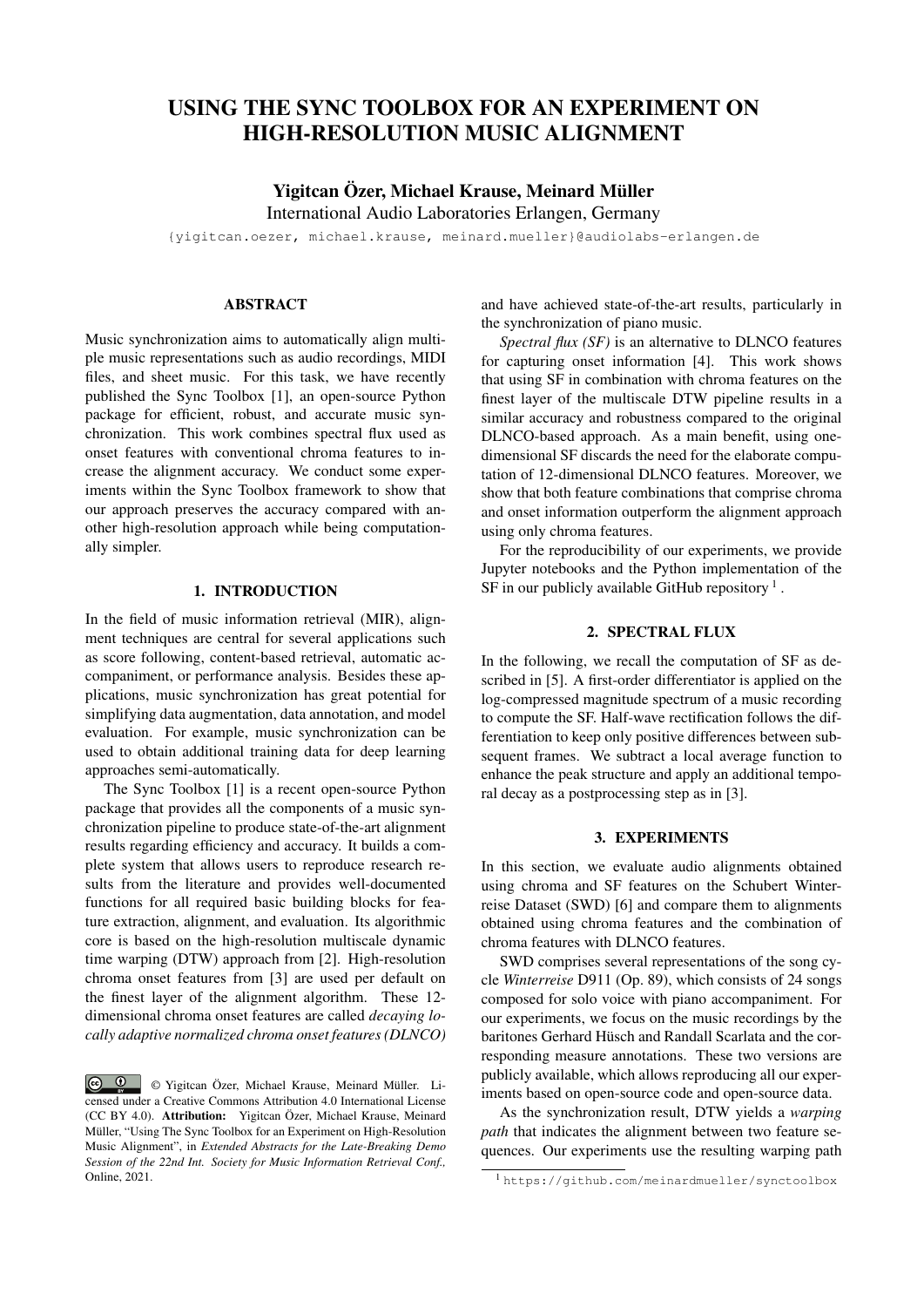

**Figure 1:** (a) Pairwise alignment error  $\epsilon_P$  on a song-specific level, based on ground-truth measure annotations. The boxes are created from the first quartile (25th percentile) to the third quartile (75th percentile), and the horizontal line within the boxes indicates the median. The lower and upper whiskers respectively depict the minimum and maximum of the alignment errors. The symbol  $\circ$  indicates the mean alignment error, and  $+$  marks the outliers. Outliers above 0.55 seconds are not shown. (b) Mean and standard deviation over misalignment rates for all songs in the dataset, given a threshold  $\tau$ .

to transfer the measure positions annotated for the first recording to the second. Since SWD has the annotations for all the music recordings, this allows us to evaluate the synchronization accuracy on the measure level.

For the evaluation, we utilize the pairwise alignment error  $\epsilon_P$  from [7]. Given two versions of the same music piece with the time-continuous axes [0,  $T_1$ ] and [0,  $T_2$ ], the monotonous alignment can be modeled as a function

$$
\mathcal{A} : [0, T_1] \to [0, T_2].
$$

The pairwise alignment error  $\epsilon_P$  for a given alignment of two recording is specified as the mean over the values

$$
\epsilon_P(g_1) := |\mathcal{A}(g_1) - g_2|,
$$

where  $(g_1, g_2) \in [0, T_1] \times [0, T_2]$  indicates the ground-truth pairs of measure annotations.

Figure 1a shows the mean alignment error per song in the SWD song cycle for the alignment methods using different feature combinations. Using both chroma and onset features yields a better synchronization accuracy. Furthermore, the synchronization performance of the recordings, in which the singing voice is dominant, e.g., song No. 6, No. 14, and No. 23, are worse. Besides, the song No. 17 has a repetitive pattern in the accompaniment, which impedes the alignment with chroma-based features, while SF in combination with chroma features improves the synchronization accuracy.

In addition to the pair-wise alignment error, one may also consider the misalignment rate, which identifies the percentage of measure positions in an alignment with an error above a given threshold  $\tau$ . Figure 1b illustrates that the alignment using chroma features combined with DL-NCO or SF reveals higher synchronization accuracy for each threshold. At the same time, the misalignment rates are similar in both scenarios.

In conclusion, our experiments show that the combination of chroma features with DLNCO or SF as onset features improves the alignment results in a similar fashion. The advantage of SF lies in its simpler computation compared to 12-dimensional DLNCO features. As a good common practice [8], the source code as well as the data (audio, annotations) are publicly available and provided within a notebook linked to the Sync Toolbox. This allows for reproducing the entire experiment.

## 4. ACKNOWLEDGEMENTS

This work was supported by the German Research Foundation (DFG MU 2686/7-2, MU 2686/11-1). The International Audio Laboratories Erlangen are a joint institution of the Friedrich-Alexander-Universität Erlangen-Nürnberg (FAU) and Fraunhofer Institut für Integrierte Schaltungen IIS.